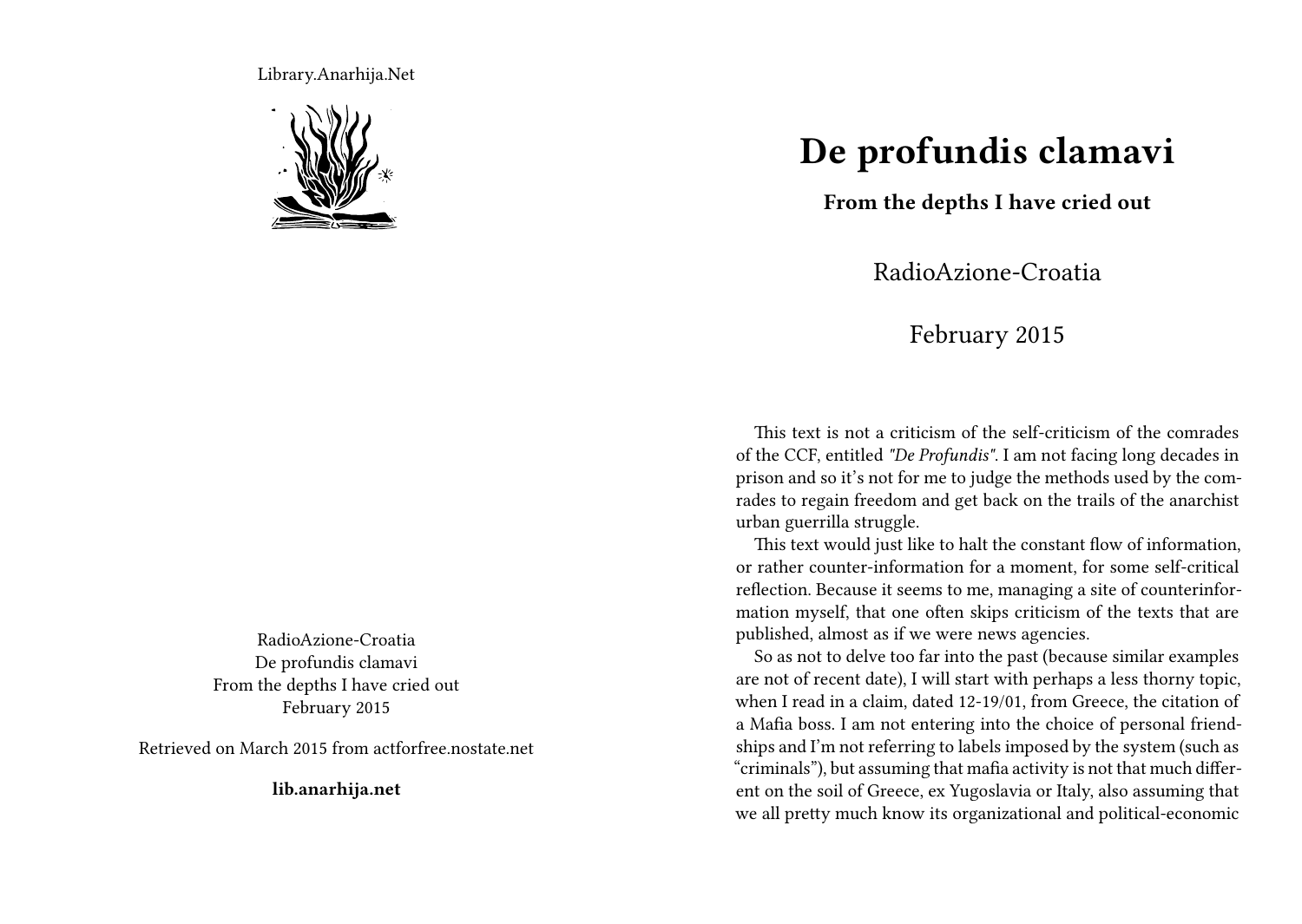character, the need to include such a personage in the context of anarchist struggle/action is beyond my anarchist comprehension. Or perhaps it is personal friendships that are transforming everyone into comrades in struggle now?

And so comrade also became Ch. Xiros, a member of a communist organization. Of course, now that it has been stated publicly that he is a snitch (aside: how is it, in this world of speedy counterinformation, that this information had never been published until now?) many are quick to point out that they did not express solidarity with him in the past (and those who did, remain silent).

But if he had not been an informer, a communist would be the anarchists' comrade, a person to give solidarity and support?

I, for my part, did not have any problem when I reported the news of the failed escape plan of the CCF, in adding that RadioAzione Croatia will never express solidarity with a communist.

Or maybe it is enough now just to pick up a gun to consider oneself comrades?

Guerrillas of the world unite?

United in the struggle for the international revolution?

Kurdish, Palestinian, Basque resistance, Latin-American guerrillas of every kind, RAF, Action Directe…

Long live armed struggle in itself?

How else could I explain the names of the cells of the Informal Anarchist Federation (I emphasize "anarchist" and "informal"!) dedicated, for example, to Meinhof of the RAF or to Jorge Saldivia of the Chilean Manuel Rodriguez Patriotic Front then?

I ask myself why on earth comrades, not just those that signed with the names of members of these organizations, or those who refer to them in their texts, but also those who publish/read this news, find nothing contradictory in that?

Perhaps because, excuse my ignorance, a common anarchistcommunist front has been created?

Maybe because we have things in common that unite us in the struggle? The ultimate goal?

2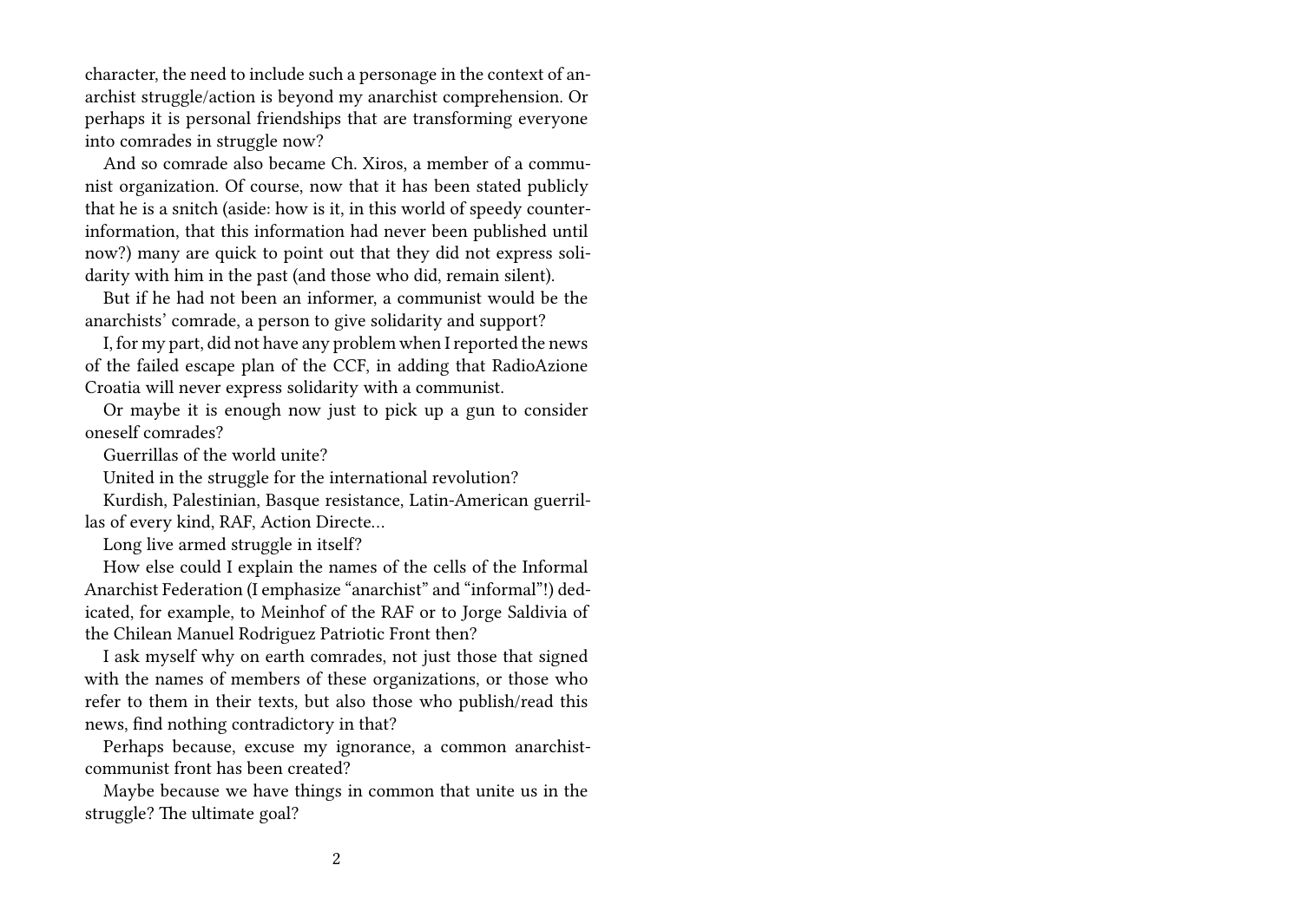Why must history repeat itself before we finally learn the difference between an authoritarian ideology and an anarchist idea that aims at the total destruction of the existent?

But if the difference between the two is such an abyss (at least in my conception of anarchy it is), should that not be reflected in practice?

Or have we forgotten that these communist guerrillas in the territories where they had more "luck", have contributed to the construction of a communist State?

And how can I, anarchist, then, go back and solidarize with people whose ideology has persecuted, tortured and murdered anarchists?

Today, side by side before the common enemy (?). Tomorrow in front of the people's courts. Today together as "political prisoners". Tomorrow in the people's jails.

What then does this expression "political prisoners", so common in anarchist circles, mean?

Perhaps to differentiate themselves from the other common prisoners, who are in jail for their acts and not for their ideas?

But also the fascists/nazis and the islamists are detained for their ideas. But, supporting my imprisoned anarchist comrades because of affinity with their ideas, how could I solidarize with "political prisoners" in general, whose ideas represent the enemy for me?

Yes, for my individualist-anarchist Ego the communists (and those like them), anti-authoritarians, anti-fascists (because I do not declare myself either anti-authoritarian or antifascist, because "anarchist" encompasses all of these and other "antis", and it is obvious that for those who feel the need to label themselves with these uncertain terms the anarchist is too free), are the same enemies as the fascists/nazis, democrats, the religious etc., like everything that is an obstacle to the realization of my ideas, my free life.

And all these communists, fascists/nazi, religious, democrats etc. have one enemy in common: the anarchist.